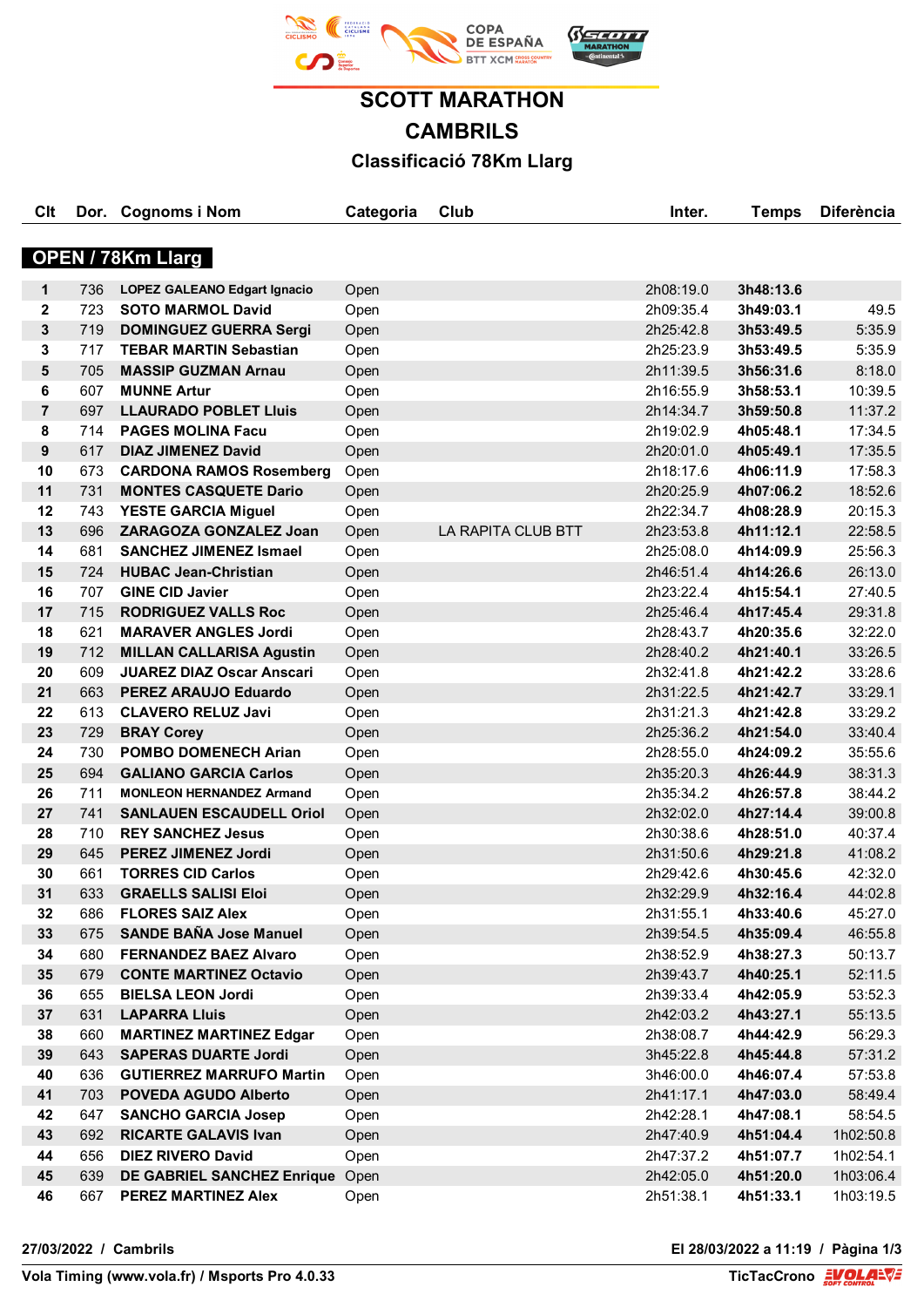

## **SCOTT MARATHON CAMBRILS Classificació 78Km Llarg**

| <b>C<sub>It</sub></b> |            | Dor. Cognoms i Nom                   | Categoria    | Club                           | Inter.                 | <b>Temps</b>           | <b>Diferència</b>      |
|-----------------------|------------|--------------------------------------|--------------|--------------------------------|------------------------|------------------------|------------------------|
|                       |            | <b>RODIERA Alex</b>                  |              |                                |                        |                        |                        |
| 47<br>48              | 726<br>734 | <b>GARCIA PIZARRO Joel</b>           | Open         |                                | 2h40:07.9<br>2h43:07.4 | 4h53:42.6<br>4h54:14.6 | 1h05:29.0<br>1h06:01.0 |
| 49                    | 732        | <b>NUÑEZ Francisco</b>               | Open         |                                | 2h38:47.0              | 4h55:12.9              | 1h06:59.3              |
| 50                    | 722        | <b>ARGENTER PAGES Ricard</b>         | Open<br>Open |                                | 2h40:12.4              | 4h56:40.5              | 1h08:26.9              |
| 51                    | 690        | <b>CASTILLO RUBIO Eduard</b>         | Open         |                                | 2h46:25.6              | 4h57:10.7              | 1h08:57.1              |
| 52                    | 708        | <b>REGADA HIERRO Adria</b>           | Open         |                                | 2h41:14.9              | 4h58:04.8              | 1h09:51.2              |
| 53                    | 664        | <b>PEREZ ARAUJO Daniel</b>           | Open         |                                | 2h49:13.5              | 5h00:43.1              | 1h12:29.5              |
| 54                    | 612        | <b>ALBIOL BONET Jordi</b>            | Open         |                                | 3h02:48.1              | 5h01:03.4              | 1h12:49.8              |
| 55                    | 670        | <b>HERNANDEZ SANCHEZ Sergio</b>      | Open         |                                | 2h53:11.6              | 5h01:03.5              | 1h12:49.9              |
| 56                    | 693        | <b>RENTERO MARTIN Toni</b>           | Open         | ASSOCIACIO D'ESPORTS DE MUNTA  | 2h50:19.1              | 5h01:53.4              | 1h13:39.8              |
| 57                    | 701        | <b>MONTLLOR VEGAS Carles</b>         | Open         |                                | 2h52:02.9              | 5h05:37.2              | 1h17:23.6              |
| 58                    | 695        | <b>MARIN SILVERO Alberto</b>         | Open         | SANT QUIRZE DEL VALLES CLUB PE | 2h51:36.6              | 5h05:45.1              | 1h17:31.5              |
| 59                    | 709        | <b>SAN SEBASTIAN LOBATO Fernando</b> | Open         |                                | 3h09:43.1              | 5h07:19.4              | 1h19:05.8              |
| 60                    | 641        | <b>TRUJILLO ADAN Jose Fermin</b>     | Open         |                                | 2h55:24.2              | 5h07:46.4              | 1h19:32.8              |
| 61                    | 605        | <b>FUENTES MOYA Miguel Angel</b>     | Open         | TERRABIKE CLUB ESPORTIU        | 3h00:28.0              | 5h07:50.8              | 1h19:37.2              |
| 62                    | 662        | <b>CUEVAS CASTELLANO Raul</b>        | Open         |                                | 2h45:52.6              | 5h08:09.2              | 1h19:55.6              |
| 63                    | 658        | <b>ROIGE MAS Sergi</b>               | Open         |                                | 2h53:53.0              | 5h08:50.9              | 1h20:37.3              |
| 64                    | 687        | <b>NAVARRO CID Ruben</b>             | Open         |                                | 2h52:40.0              | 5h09:15.2              | 1h21:01.6              |
| 65                    | 619        | <b>DE TORO VALDIVIA Arnau</b>        | Open         |                                | 2h57:14.2              | 5h11:34.5              | 1h23:20.9              |
| 65                    | 615        | <b>RUBIO BUCHACA Guillem</b>         | Open         |                                | 2h57:15.8              | 5h11:34.5              | 1h23:20.9              |
| 67                    | 691        | <b>CATALA GARCIA Oscar</b>           | Open         | PLABIKE MOLLERUSSA CLUB CICLIS | 2h51:29.9              | 5h11:35.6              | 1h23:22.0              |
| 68                    | 688        | <b>VIDAL VIZCARRO Manel</b>          | Open         |                                | 2h51:59.0              | 5h12:29.2              | 1h24:15.6              |
| 69                    | 603        | <b>OLIVE ORTEGA Daniel</b>           | Open         |                                | 3h02:51.3              | 5h17:07.1              | 1h28:53.5              |
| 70                    | 683        | <b>GONZALEZ ALTABA Ruben</b>         | Open         |                                | 2h53:54.3              | 5h17:07.9              | 1h28:54.3              |
| 71                    | 649        | <b>MARTINEZ ALPAÑEZ Javier</b>       | Open         | JUANITO, CLUB PEÑA CICLISTA    | 2h46:04.9              | 5h18:07.9              | 1h29:54.3              |
| 71                    | 648        | <b>MOGAS MORENO Raul</b>             | Open         |                                | 2h45:58.8              | 5h18:07.9              | 1h29:54.3              |
| 73                    | 623        | <b>CARMONA JUAN Xavier</b>           | Open         |                                | 3h00:33.3              | 5h18:51.2              | 1h30:37.6              |
| 74                    | 653        | <b>DE ARQUER Victor</b>              | Open         |                                | 2h58:54.0              | 5h21:40.7              | 1h33:27.1              |
| 75                    | 652        | DE JAUREGUIZAR PLA Sergio            | Open         |                                | 2h59:21.6              | 5h21:40.9              | 1h33:27.3              |
| 76                    | 733        | <b>BASSAS RUIZ Oscar</b>             | Open         |                                | 2h47:13.2              | 5h22:00.8              | 1h33:47.2              |
| 77                    | 735        | <b>BATLLE Toni</b>                   | Open         |                                | 3h00:49.1              | 5h23:43.5              | 1h35:29.9              |
| 78                    | 602        | <b>IBORRA FLECHA Aleix</b>           | Open         |                                | 3h01:45.6              | 5h23:48.2              | 1h35:34.6              |
| 79                    | 706        | <b>VILLALON FORNS Carles</b>         | Open         |                                | 2h40:11.1              | 5h24:47.6              | 1h36:34.0              |
| 80                    | 684        | <b>GUARDIOLA FATSINI Jordi</b>       | Open         |                                | 2h56:59.6              | 5h25:03.3              | 1h36:49.7              |
| 81                    | 744        | <b>SUAREZ Miguel</b>                 | Open         |                                | 3h22:27.0              | 5h26:59.8              | 1h38:46.2              |
| 82                    | 699        | <b>TORRES MORAGREGA Yago</b>         | Open         |                                | 3h05:46.0              | 5h27:39.7              | 1h39:26.1              |
| 82                    | 698        | <b>TORRES GUTIERREZ Emilio</b>       | Open         |                                | 3h06:00.9              | 5h27:39.7              | 1h39:26.1              |
| 84                    | 685        | <b>GUTIERREZ CHAVES Alfonso</b>      | Open         |                                | 2h50:57.8              | 5h27:42.1              | 1h39:28.5              |
| 85                    | 628        | <b>DOMENECH COLOME Marcos</b>        | Open         |                                | 2h59:44.4              | 5h28:33.9              | 1h40:20.3              |
| 86                    | 604        | <b>CERON RAMIREZ Adrian</b>          | Open         |                                | 2h55:15.4              | 5h28:39.5              | 1h40:25.9              |
| 87                    | 676        | <b>PROUS Gerard</b>                  | Open         |                                | 2h46:17.5              | 5h28:46.8              | 1h40:33.2              |
| 87                    | 666        | <b>BAENA DE BARBERA Oscar</b>        | Open         |                                | 2h57:11.4              | 5h28:46.8              | 1h40:33.2              |
| 89                    | 627        | <b>DOMENECH CUGAT Ivan</b>           | Open         |                                | 3h04:43.8              | 5h28:59.9              | 1h40:46.3              |
| 90                    | 622        | <b>BARCELO NOLL Enrique</b>          | Open         | <b>INDEPENDIENTE</b>           | 3h26:37.0              | 5h30:02.4              | 1h41:48.8              |
| 91                    | 669        | <b>VILLAR LAZARO Cesar</b>           | Open         |                                | 3h09:19.4              | 5h37:08.0              | 1h48:54.4              |
| 92                    | 620        | <b>MARRO Jordi</b>                   | Open         |                                | 3h12:49.0              | 5h38:14.0              | 1h50:00.4              |
| 93                    | 739        | <b>RIOS VARELA Monica</b>            | Open         |                                | 3h16:12.9              | 5h42:35.0              | 1h54:21.4              |
| 94                    | 702        | <b>ROSSI Patricio</b>                | Open         |                                | 3h16:11.5              | 5h42:35.2              | 1h54:21.6              |
| 95                    | 618        | <b>MARTINEZ MOLINA Dani</b>          | Open         |                                | 3h46:30.4              | 5h45:39.1              | 1h57:25.5              |
| 96                    | 668        | <b>JULIAN ESTEBAN Rafael</b>         | Open         |                                | 3h08:40.3              | 5h46:14.3              | 1h58:00.7              |

**27/03/2022 / Cambrils El 28/03/2022 a 11:19 / Pàgina 2/3**